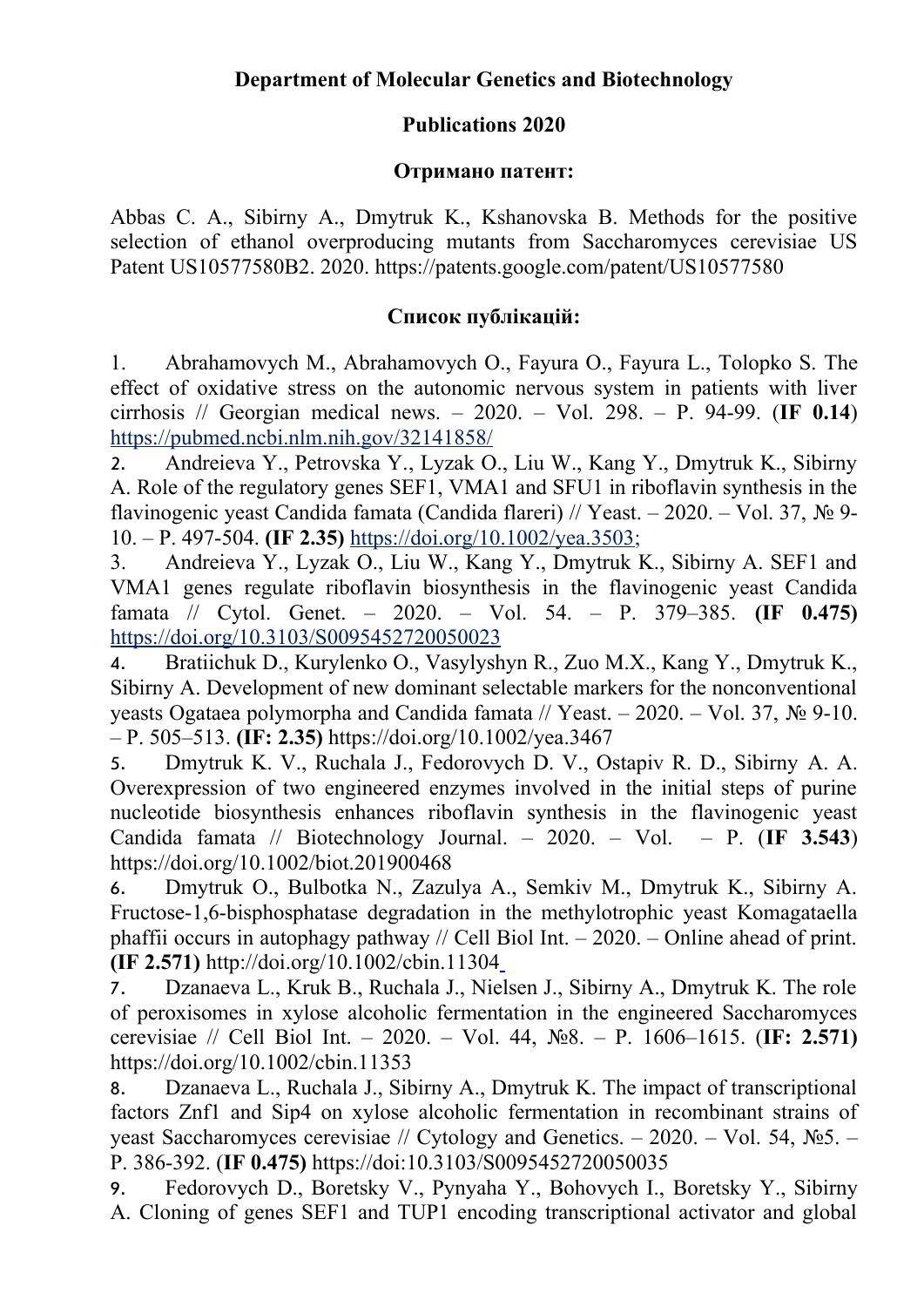repressor in the flavinogenic yeast Meyerozyma (Candida, Pichia) guilliermondii // Cytology and Genetics. – 2020. – Vol. 54. – P. 413-419. (**IF 0.475)** https://doi.org/10.3103/S0095452720050072

10. Kurylenko O. O., Ruchala J., Dmytruk K. V., Abbas C. A., Sibirny A. A., Multinuclear yeast Magnusiomyces (Dipodascus, Endomyces) magnusii is a promising isobutanol producer // Biotechnol. J. – 2020. – Vol. 15,  $\mathbb{N}^2$ . – 1900490. **(IF: 3.91)** https://doi.org/10.1002/biot.201900490

11. Petrovska Y., Lyzak O., Dmytruk K., Sibirny A. Effect of gene SFU1 on riboflavin synthesis in flavinogenic yeast Candida famata // Cytology and Genetics. – 2020. – Vol. 54, №5. – P. 39-44. **(IF 0.475)** https://doi.org/10.3103/S0095452720050060

12. Ruchala J., Kurylenko O. O., Dmytruk K. V., Sibirny A. A. Construction of advanced producers of first- and second-generation ethanol in Saccharomyces cerevisiae and selected species of non-conventional yeasts (Scheffersomyces stipitis, Ogataea polymorpha) // J Ind Microbiol Biotechnol. – 2020. – Vol. 47. – P. 109–132. **(IF: 2.824)** https://doi.org/10.1007/s10295-019-02242-x

13. Semkiv M., Ruchała J., Dmytruk K., Sibirny A. 100 years later, what is new in glycerol bioproduction? // Trends Biotechnol. –  $2020$ . – Vol. 38, No§. – P. 907-916. **(IF 13.747)** https://doi.org/10.1016/j.tibtech.2020.02.001

14. Songdech P., Ruchala J., Semkiv M. V., Jensen L. T., Sibirny A., Ratanakhanokchai K., Soontorngun N. Overexpression of Transcription Factor ZNF1 of Glycolysis Improves Bioethanol Productivity under High Glucose Concentration and Enhances Acetic Acid Tolerance of Saccharomyces cerevisiae // Biotechnol J. – 2020. – Vol. 15, №7. – 1900492. **(IF 3.91)** http://dx.doi.org/10.1002/biot.201900492

15. Tsyrulnyk A. O., Andreieva Y. A., Ruchala J., Fayura L. R., Dmytruk K. V., Fedorovych D. V., Sibirny A. A. Expression of yeast homolog of the mammal BCRP gene coding for riboflavin efflux protein activates vitamin  $B_2$  production in the flavinogenic yeast Candida famata  $//$  Yeast. – 2020. – Vol. 37, No. 9-10. – P. 467-473. **(IF 2.35)** https://doi.org/10.1002/yea.3470

16. Vasylyshyn R., Kurylenko O., Ruchala J., Shevchuk N., Kuliesiene N., Khroustalyova G., Rapoport A., Daugelavicius R., Dmytruk K., Sibirny A. Engineering of sugar transporters for improvement of xylose utilization during hightemperature alcoholic fermentation in Ogataea polymorpha yeast // Microbial Cell Factories. – 2020. – Vol. 19, №1. – P. 96. **(IF: 4.187)** https://doi.org/10.1186/s12934- 020-01354-9

17. Zazulya A., Semkiv M., Dmytruk K., Sibirny A. Adaptive evolution for the improvement of ethanol production during alcoholic fermentation with the industrial strains of yeast Saccharomyces cerevisiae // Cytology and Genetics. – 2020. – Vol. 54, №5. – P. 27–38. **(IF 0.475)** https://doi.org/10.3103/S0095452720050059 Абрагамович М., Абрагамович О., Фаюра О., Фаюра Л. Особливості редоксгомеостазу у хворих на цироз печінки (огляд літератури та опис клінічного випадку) // Acta Medica Leopoliensia. – 2020. – Vol. 26, №1. – P.70–86. https://doi.org/10.25040/aml2020.01.070

18. Абрагамович М., Абрагамович О., Фаюра О., Фаюра Л. Особливості редокс-гомеостазу у хворих на цироз печінки залежно від тяжкості синтропічних коморбідних уражень внутрішніх органів //